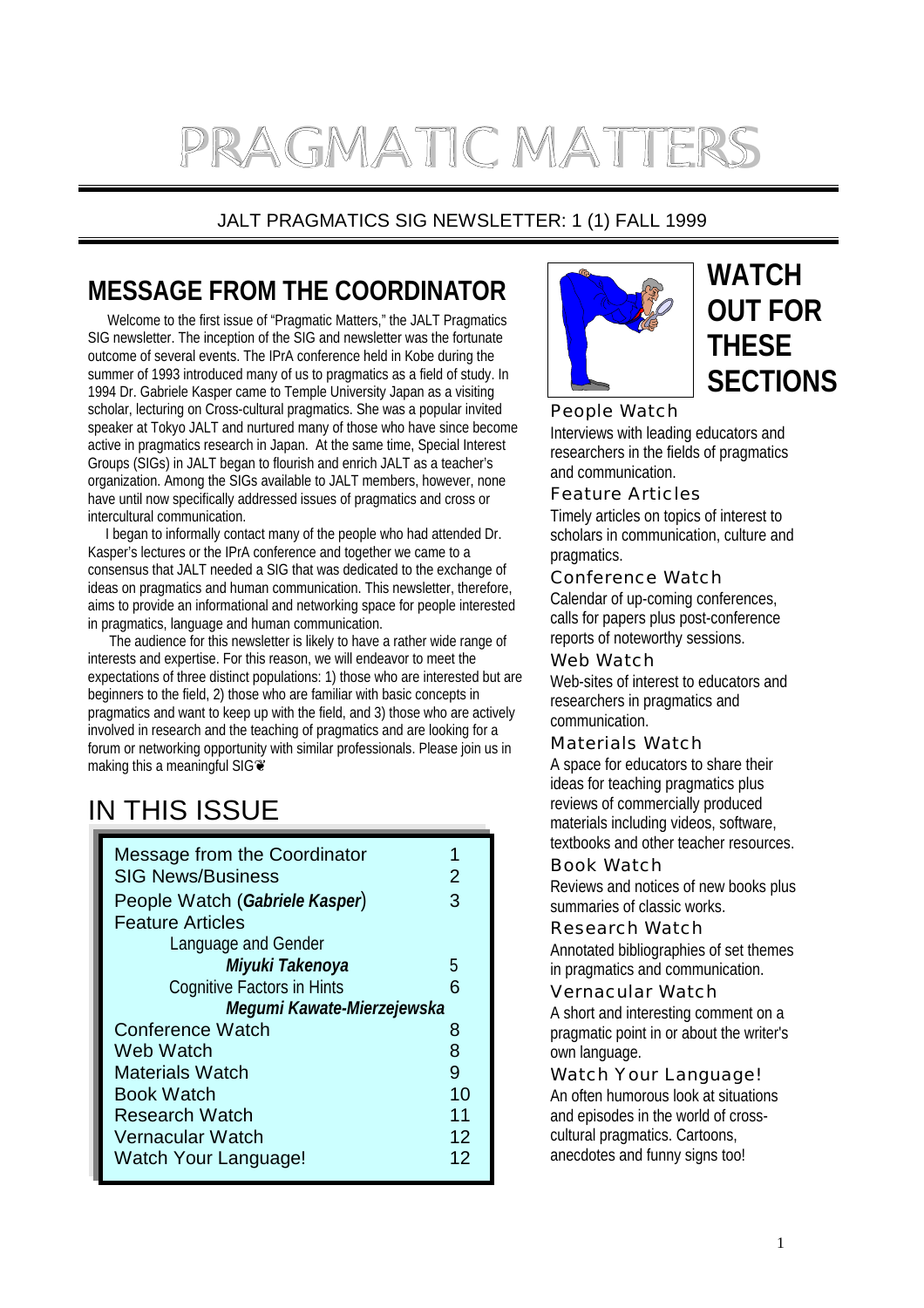# SIG NEWS/BUSINESS

## Pragmatics (forming) SIG: Business Meeting Agenda

### *Sayoko Yamashita SIG Coordinator*

 The Pragmatics Special Interest Group is now forming and plans to have the first meeting at 6:15-7:00 on Sunday afternoon October 10<sup>th</sup>) in room 101 at the JALT International Conference in Maebashi. We will discuss some very important issues necessary for the formation of a new JALT SIG.

 To be accepted by JALT as a fullfledged SIG, we need to define the goals and limits of the SIG, establish a constitution and most importantly, increase the number of members to 50. The forming SIG will need to keep the membership at 50 or more for a period of two years in order to earn full-SIG status.

 Here is the proposed agenda for the meeting:

- 1. To discuss and agree our goals of our SIG's activities.
- 2. To establish and agree upon a constitution.
- 3. To elect officers and enlist other volunteer staff.
- 4. To make a mailing list.
- 5. To plan some future events (for chapter meetings and for JALT 2000).
- 6. Other business (suggestions from the floor)

Pragmatics SIG first annual business meeting October 10, 1999 6:15-7:00 p.m. Room 101 Maebashi Green Dome Everyone is welcome! Come and join the Pragmatics SIG

## Pragmatics SIG Officers

**Coordinator** Sayoko Yamashita Tokyo Medical & Dental University Japanese Language Program 1-5-45 Yushima, Bunkyo-ku, Tokyo 113-8510 Tel/Fax: 03-5803-5908 [sayocul@cul.tmd.ac.jp](mailto:sayocul@cul.tmd.ac.jp)

Supervising/English Language Editor Donna Tatsuki [tatsuki@kobeuc.ac.jp](mailto:tatsuki@kobeuc.ac.jp)

Japanese Language Editor Megumi Kawate-Mierzejewska mierze@tui.ac.jp

# To Join

Contact any of the SIG officers: ¥1500 (membership, JALT members) ¥2000 (subscription to newsletter only, non JALT members)

## Volunteers Needed!

We are looking for volunteers to fill the following Pragmatics SIG positions:

Program/Deputy Coordinator Membership **Treasurer Publicity** Newsletter Distribution Newsletter Section Editors: Book Watch Conference Watch Materials Watch People Watch Web Watch

Volunteers hold the key to SIG success. YOU can be SIGnificant!

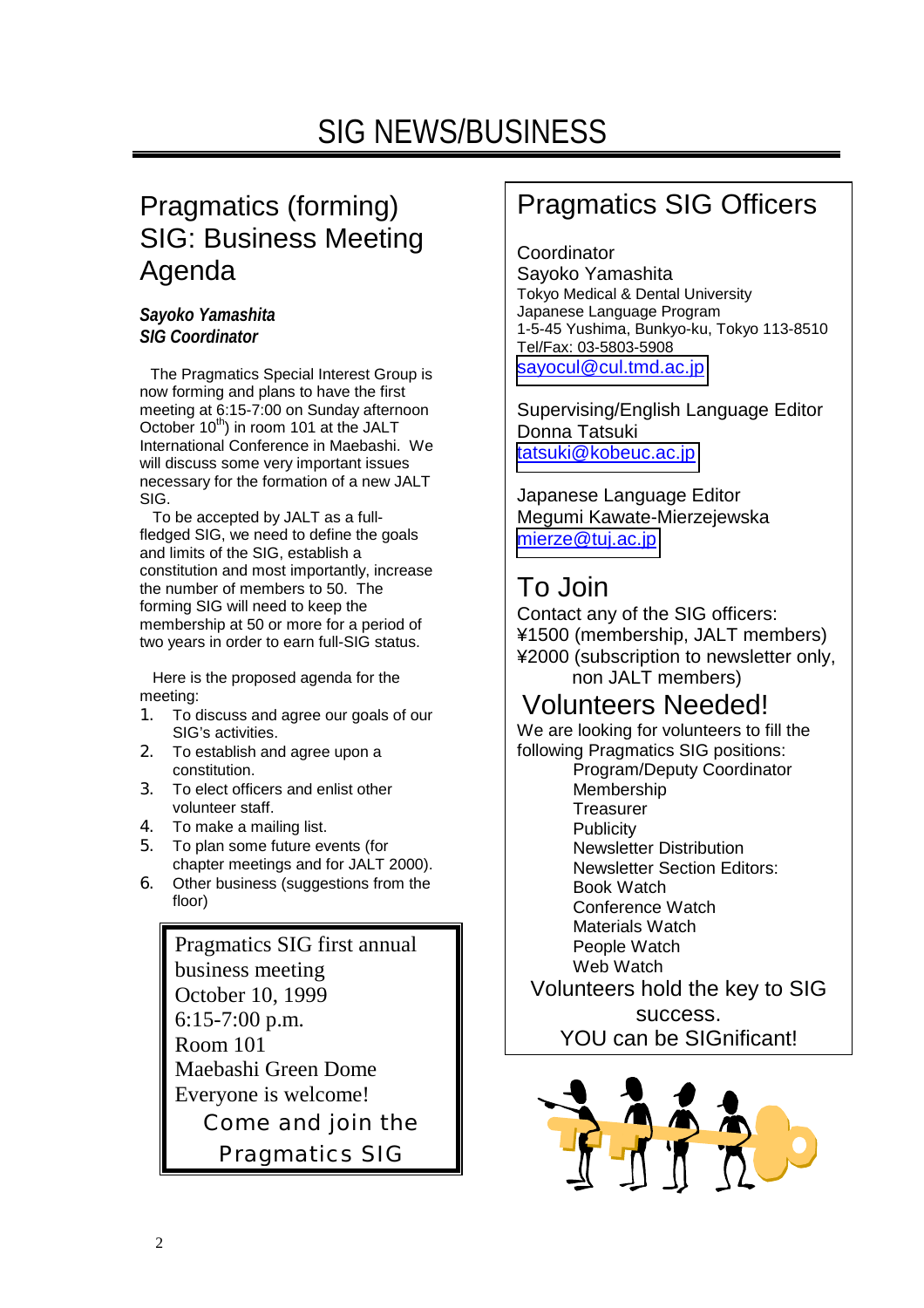## Interview with

## *Gabriele Kasper*  Professor, Department of ESL, University of Hawaii

How would you define pragmatics?

 Pragmatics is about 'doing things with words' (Austin), or acting by means of language. I like David Crystal's definition:

Pragmatics is the study of language from the point of view of users, especially of the choices they make, the constraints they encounter in using language in social interaction and the effects their use of language has on other participants in the act of communication (Crystal, 1997, p. 301).

This definition emphasizes communicative action, context, interaction, and communicative effect. It can easily be extended to cross-cultural and interlanguage pragmatics and is open to many research approaches.

Which disciplines inform and are informed

by pragmatics research?

 Many! Let me list some of the most important contributing and receiving disciplines in the social sciences and humanities: Philosophy (pragmatism, ordinary language philosophy, social philosophy), literary criticism (rhetoric, text analysis, literary theories), linguistics ('functional' theories of language, descriptive, contrastive linguistics), sociology (conversation analysis, ethnomethodology, cognitive sociology, sociometrics), anthropology (ethnography, ethnography of communication, language socialization), developmental psychology (developmental pragmatics), psychology (psychometrics), cognitive psychology (psycholinguistics), clinical psychology (behavioral assessment), communication (speech, crosscultural communication), second language research (interlanguage pragmatics).

 The contributions vary - those from philosophy are obviously theoretical, e.g. Peirce, Wittgenstein, Austin, Searle, Grice, Habermas. Anthropology donates its cultural focus and its methodological branch, ethnography. Socio- and psychometricians help us with 'quantitative' research designs and methodologies of data collection and analysis. Conversation analysts tell us why we should not do quantitative research of social encounters but rather microanalyze authentic interaction, and they offer superb procedures how to go about it. They all make valid points and offer enriching perspectives. It's great fun to listen and learn from other fields. And since pragmaticists often don't have enough training in research methods, we can go to the more established social sciences for a large repertoire of investigative practices that we can adopt and adapt to research issues in pragmatics.

How is pragmatics relevant to language teaching?

 As a component of communicative ability, pragmatic knowledge and skill is an important learning goal in 'communicative' language teaching. This is true for any target language, whether Japanese or English. Language teachers need a thorough understanding what pragmatic ability comprises. Studies of pragmatic practices and the conditions for pragmatic success and failure are necessary in order to determine what learners have to learn. Inter-language pragmatics studies, including studies on pragmatic development and classroom research, will inform teachers what approaches to instruction in pragmatics are most effective. Pragmatics is also a useful approach to teacher education and development. By examining classroom practices from a pragmatic perspective, teachers will gain a better understanding of their own interaction with students and of the cultural and personal assumptions that guide their teaching as 'implicit theories', of the participation structures associated with different forms of classroom organization, and the learning opportunities afforded by different activities. Pragmatics is thus both a learning objective and a tool for understanding classroom processes.

For newcomers to the field of pragmatics, what would you suggest as basic

recommended reading?

Yule, G. (1996). *Pragmatics*. Oxford: Oxford University Press. Which books would you consider essential for a well-rounded personal library (desert island stuff)?

 It depends on the kind of pragmatics you are interested in. For cross-cultural pragmatics, Brown and Levinson's politeness theory is one of the most admirable achievements I can think of. And yes, I do think their theory is universally applicable, but one has to understand that it covers a particular perspective on politeness. There are others.

Brown, P., & Levinson, S. D. (1987). *Politeness: Some universals in language usage*. Cambridge: Cambridge University Press.

Since context is an essential factor in pragmatics, it is important to consider how context is conceptualized from different theoretical perspectives. Many of such perspective are represented in:

Duranti, A., & Goodwin, C. (Eds.). (1992). *Rethinking context*. Cambridge, UK: Cambridge University Press.

If I were a wealthy deserted islander (fat chance), I would take a copy of the following reference works:

Verschueren, J., Östman, J.-O., & Blommaert, J.(Eds.) (1996), *Handbook of pragmatics.* Amsterdam: Benjamins.

Mey, J. (Ed.) (1998), *Concise encyclopedia of pragmatics*. Oxford: Pergamon.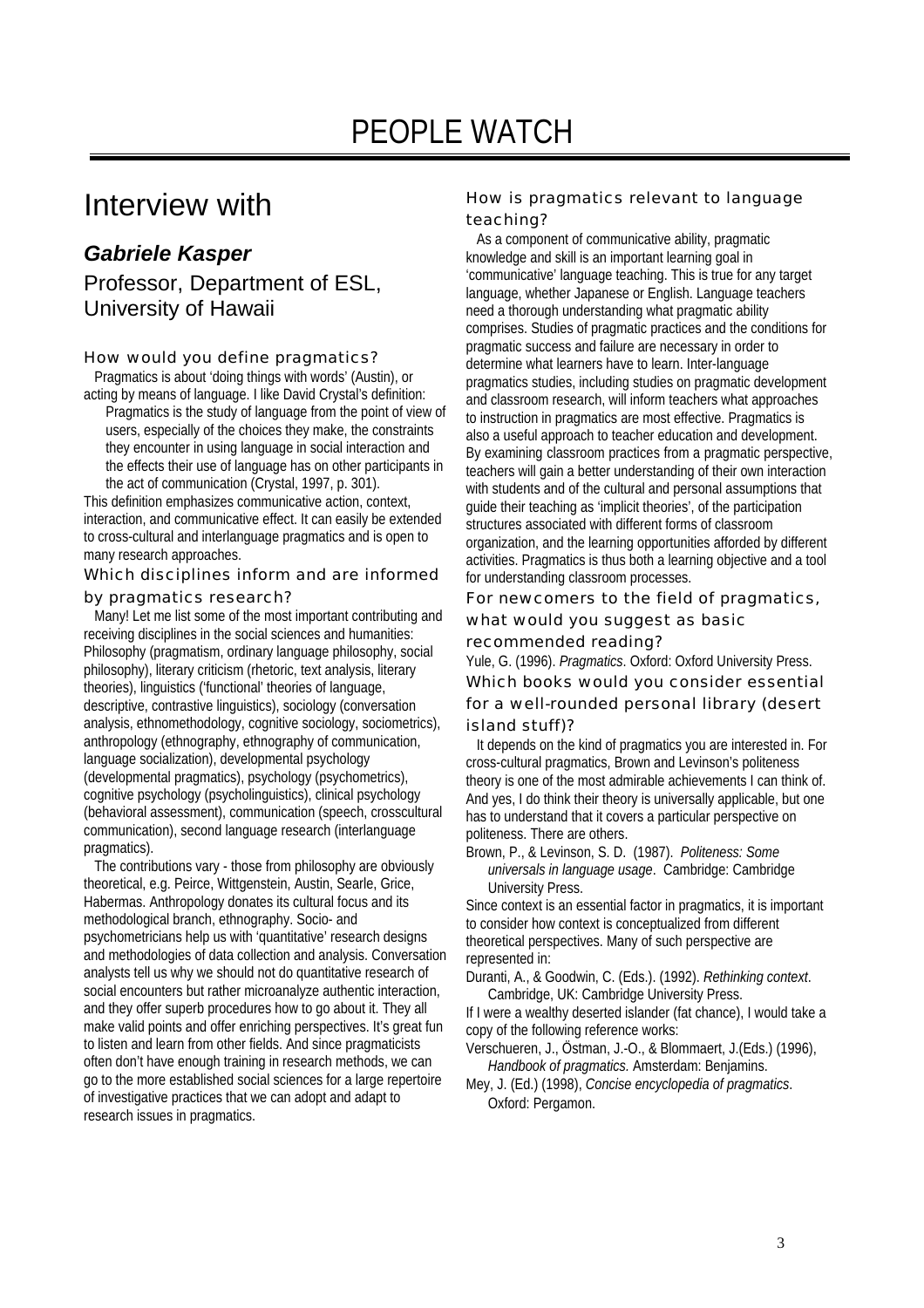# PEOPLE WATCH

 Too bad that the island is deserted, with all the undivided time I could spend on research. Ever the optimist, I hope that the natives will return soon. In order to prepare for the opportunity to study their pragmatic practices, I will bring the following books on research methodology:

- Miller, D.C. (1991). *Handbook of research design and social measurement*. 5th edition. Newbury Park, CA: Sage.
- Denzin, N.K.,& Lincoln, Y.S. (Eds.) (1998), *The landscape of qualitative research.* Thousand Oaks: Sage.
- Denzin, N.K., & Lincoln, Y.S. (Eds.) (1998), *Strategies of qualitative inquiry.* Thousand Oaks: Sage.
- Denzin, N.K., & Lincoln, Y.S. (Eds.) (1998), *Collecting and interpreting qualitative materials.* Thousand Oaks: Sage. I would also arrange for helicopter delivery of the following periodicals:

*Journal of Pragmatics*, *Pragmatics*, *Pragmatics and Language Learning Monograph Series* 

 And for cultural identity affirmation, the collected works of my great compatriot Bertold Brecht.

Could you suggest five titles of your own

production that may be of particular

interest to readers of *Pragmatics* 

*Matters?*

- Kasper, G. (in press). Data collection in pragmatics. In H. Spencer-Oatey (Ed.), *Culturally speaking.* London: Cassell Academic. Pre-publication in *University of Hawai'i Working Papers in ESL*, 18, no. 1, Fall 1999.
- Kasper, G., & Rose, K.R. (1999). Pragmatics and SLA. *Annual Review of Applied Linguistics, 19*, 81-104.
- Kasper, G. (1998). Interlanguage pragmatics. In H. Byrnes (Ed.), *Learning foreign and second languages* (pp. 183- 208). New York: The Modern Language Association of America.
- Kasper, G. (1997). Can pragmatic competence be taught? (Net Work #6) [HTML document]. Honolulu: University of Hawai'i, Second Language Teaching & Curriculum Center. http://www.lll.hawaii.edu/nflrc/NetWorks/NW6/.
- Kasper, G. (1997). The role of pragmatics in language teacher education. In K. Bardovi-Harlig & B. Hartford (Eds.), *Beyond methods* (pp. 113-136). New York: McGraw-Hill

What do you think are the important areas of research in the year 2000? Let me restrict the question to my area of interest, interlanguage pragmatics (ILP). ILP can and, in my view, should go in several directions.

1. The relationship between learners' pragmatic and *linguistic* knowledge and ability (i.e., ability to use such knowledge online) should be explored, especially in developmental perspective. It is not enough to correlate pragmatic performance with linguistic proficiency level. We have to conduct detailed, preferably longitudinal analyses of grammatical subsystems (in English, e.g. tense,

aspects, modal verbs, conditionals, interrogatives) in learners' interlanguage and examine the pragmatic functions they serve. Or we can start with pragmatic functions and look at the grammatical forms used to express them.

- 2. The connection between current issues in SLA and ILP should be strengthened. From a *cognitive processing perspective*, we should explore processing strategies in comprehension and production and the role of attention, awareness, and metapragmatic knowledge in pragmatic learning. These issues need investigation in the laboratory and in classroom research.
- 3. There is only a handful of studies probing into the association between socio-affective factors and pragmatic ability, even though the close connection of pragmatics to cultural practices and values suggests that such an association may be stronger than in other areas of IL knowledge and use. *Socialpsychological* studies of pragmatics are urgently needed, both from the traditional sociometric angle and from constructivist views of identity and subjectivity.
- 4. From a *sociocultural* and *language socialization*  perspective, we need more research on L2 pragmatic development through learners' interaction with expert co-participants in target contexts.
- 5. In *pedagogical* perspective, much more research is needed on the *teaching* and *assessment* of pragmatics in different sociocultural contexts.

In a popular Japanese television program called, WARATTE IITOMO, the host Tamori-san, asks his guests to suggest the next guest. In this spirit, who would you suggest that we interview next and what should the topic/theme be?

I suggest Professor Masako Hiraga. She has contributed to pragmatics from a variety of perspectives. My personal favorite of her diverse and excellent work is her research on fine art tutorials (with Joan Turner). She would also be able to address the role of pragmatics in the Japanese context much better than I can.  $\circledast$ 

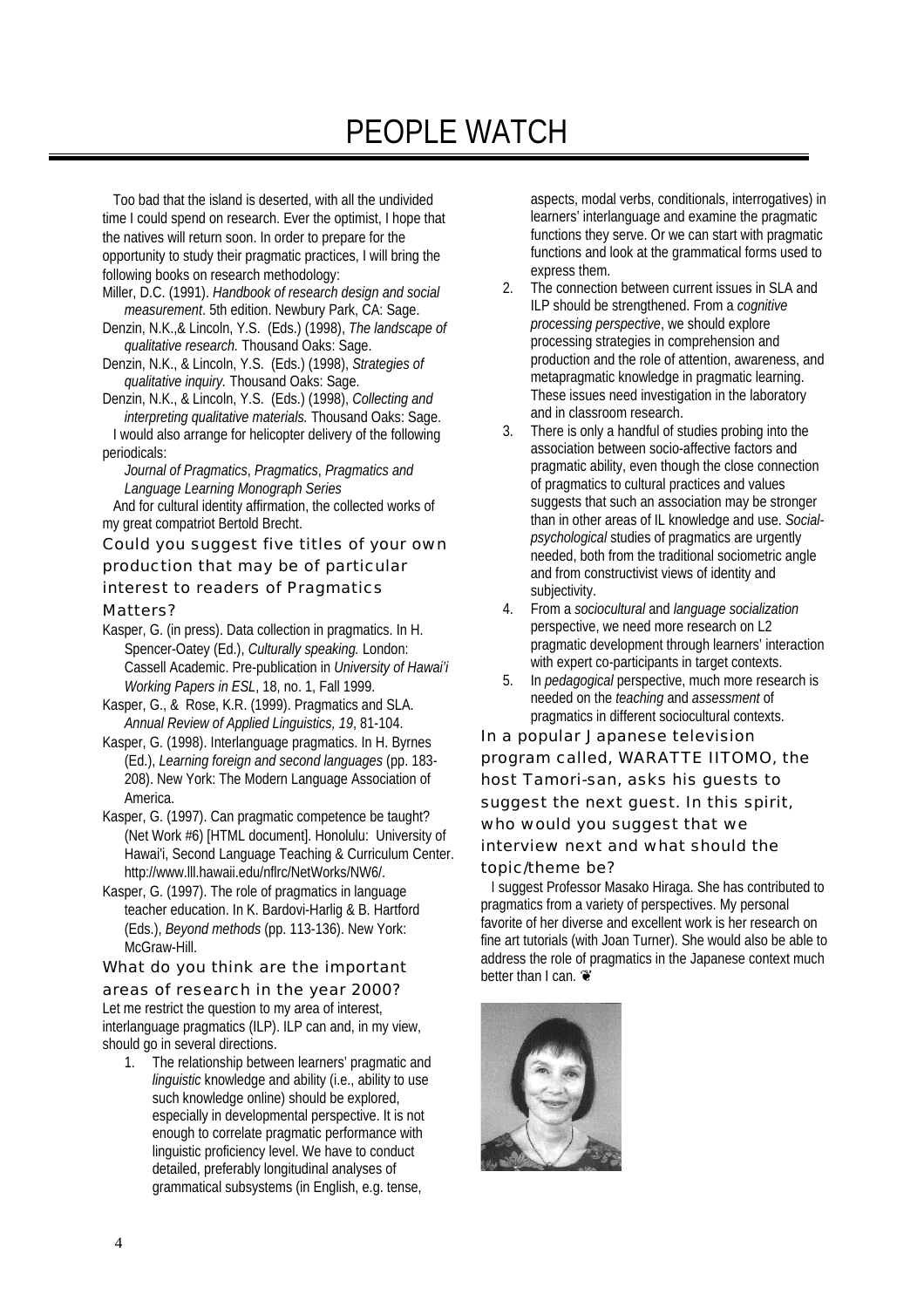# FEATURE ARTICLES

## Language and Gender in Context-Based Interaction

#### *Miyuki Takenoya Sapporo Gakuin University*

 When one conducts research on language and gender in the framework of pragmatics or sociolinguistics, there are various approaches, including views of feminism, gender studies, cross-cultural communication, and variation. The panel Language and gender in context that was held at the sixth International Pragmatics Association conference in France last year demonstrated such a variety. I participated as one of the panelists, and the approach I took there was based on gender as community-based practice as in Eckert & MacConell-Ginet (1992). They claim that one cannot see the whole picture of the relationship between language and gender unless one looks at the linguistic practice in a specific activity in a specific context. The interaction I investigated was a scene in which a female occupied a professional position traditionally held by a male. I analyzed how a female supervisor gave directions to a male trainee.

 Data used for the study was a collection of natural speech in a two-hour documentary program broadcast on television in Japan. In the program, several reporters visit cake shops in Tokyo and report on the specialties of each shop. The program was video- and audiotape recorded and conversations were transcribed. In one particular scene, an established announcer of a broadcasting station trains a newly hired announcer. The supervisor is a female and the trainee is a male who makes his first appearance and first report on television. The supervisor goes to the site with him, waits in the van watching his performance on the monitor in the crew car. She has a microphone, which is connected to the earphones the trainee is wearing. The supervisor makes comments, gives directions and instructions, whenever necessary, through the earphones. After his report, the supervisor meets the trainee in the van and evaluates his performance.

 The analysis revealed that the speech of this woman in a supervising position was characterized with two qualities: authoritativeness and gentleness. Authority was observed in the way she interrupts the trainee and gives quick and sharp directions. Following example shows such an interaction.

#### *Situation: Trainee stands in front of the interviewee*.

| T: Trainee      |                            | S: Supervisor                      |
|-----------------|----------------------------|------------------------------------|
| 1               | $-\mathsf{T}^{\mathsf{r}}$ | kukkiirui deshooka.                |
|                 |                            | cookies I wonder                   |
|                 |                            | [I wonder if they are cookies.]    |
| $\mathcal{P}$   |                            | takusan no kukkiiga narande imasu. |
|                 |                            | a lot of cookies lined up being    |
|                 |                            | [A lot of cookies are here.]       |
| $\rightarrow$ 3 | -S:                        | motto motto tenpo appu             |
|                 |                            | more more tempo up                 |
|                 |                            |                                    |

| shinaito omoshirokunai.<br>4<br>If not it won't be interesting<br>$\rightarrow$ 5<br>motto akaruku.<br>more cheerfully<br>[More cheerfully!]<br>ano, kamera kamera cyuui.<br>$\rightarrow$ 6<br>S:<br>well camera camera caution<br>[Well, camera, camera, caution]<br>7<br>intabyuu shiteiru aiteno kaoga mienai.<br>interviewing<br>person face can't be seen<br>[We can't see the face of the person you<br>are) interviewing.]<br>8<br>dokoni<br><i>tattenno</i> ?<br>where<br>standing<br>[Where (are you) standing?] |   |    | It won't be interesting if you don't speed<br>up much more!] |
|----------------------------------------------------------------------------------------------------------------------------------------------------------------------------------------------------------------------------------------------------------------------------------------------------------------------------------------------------------------------------------------------------------------------------------------------------------------------------------------------------------------------------|---|----|--------------------------------------------------------------|
|                                                                                                                                                                                                                                                                                                                                                                                                                                                                                                                            |   |    |                                                              |
|                                                                                                                                                                                                                                                                                                                                                                                                                                                                                                                            |   |    |                                                              |
|                                                                                                                                                                                                                                                                                                                                                                                                                                                                                                                            |   |    |                                                              |
|                                                                                                                                                                                                                                                                                                                                                                                                                                                                                                                            |   |    |                                                              |
|                                                                                                                                                                                                                                                                                                                                                                                                                                                                                                                            |   |    |                                                              |
|                                                                                                                                                                                                                                                                                                                                                                                                                                                                                                                            |   |    |                                                              |
|                                                                                                                                                                                                                                                                                                                                                                                                                                                                                                                            |   |    |                                                              |
|                                                                                                                                                                                                                                                                                                                                                                                                                                                                                                                            |   |    |                                                              |
|                                                                                                                                                                                                                                                                                                                                                                                                                                                                                                                            |   |    |                                                              |
|                                                                                                                                                                                                                                                                                                                                                                                                                                                                                                                            |   |    |                                                              |
|                                                                                                                                                                                                                                                                                                                                                                                                                                                                                                                            |   |    |                                                              |
|                                                                                                                                                                                                                                                                                                                                                                                                                                                                                                                            |   |    |                                                              |
|                                                                                                                                                                                                                                                                                                                                                                                                                                                                                                                            |   |    |                                                              |
|                                                                                                                                                                                                                                                                                                                                                                                                                                                                                                                            |   |    |                                                              |
|                                                                                                                                                                                                                                                                                                                                                                                                                                                                                                                            |   |    |                                                              |
|                                                                                                                                                                                                                                                                                                                                                                                                                                                                                                                            | 9 | T: | hai(interview continues)                                     |
| yes                                                                                                                                                                                                                                                                                                                                                                                                                                                                                                                        |   |    |                                                              |
| [Yes.]                                                                                                                                                                                                                                                                                                                                                                                                                                                                                                                     |   |    |                                                              |

In line 3 and 5, she corrects his manner of report. Then, in line 6, she points out the trainee's poor standing position in front of the camera. This interaction shows the crispness of her speech, consisting of a series of bare nouns and adverbs. This series of short utterances makes her sound quite businesslike.

 Gentleness was observed in the following scene. Here, she is using an *ask and guide* strategy. She asks leading questions to retrieve a specific answer from the trainee and thus guides him to the answer she is thinking of, instead of directly correcting his mistakes.

#### *Situation: Supervisor reviews/evaluates the trainee's report*.

| 1               | S:          | iyaa soonee                             |
|-----------------|-------------|-----------------------------------------|
|                 |             | well                                    |
|                 |             | [well]                                  |
| 2               | T:          | kotoba arimasen                         |
|                 |             | word doesn't exist                      |
|                 |             | [I have no words (to say)]              |
| 3               | S:          | 40 ten                                  |
|                 |             | 40 points                               |
|                 |             | $[40 \%]$                               |
| 4               | T:          | hai                                     |
|                 |             | yes                                     |
|                 |             | [yes]                                   |
| 5               | S:          | 40 ten shefu ni ohanashi kagattadesho   |
|                 |             | demo                                    |
|                 |             | 40 points chef to story<br>heard<br>but |
|                 |             | [40 %. You heard his story, right, and] |
| 6               | T:          | hai                                     |
|                 |             | yes                                     |
|                 |             | [yes]                                   |
| $\rightarrow$ 7 | S:          | sono shefuga ichiban iitainowa          |
|                 | nandattano? |                                         |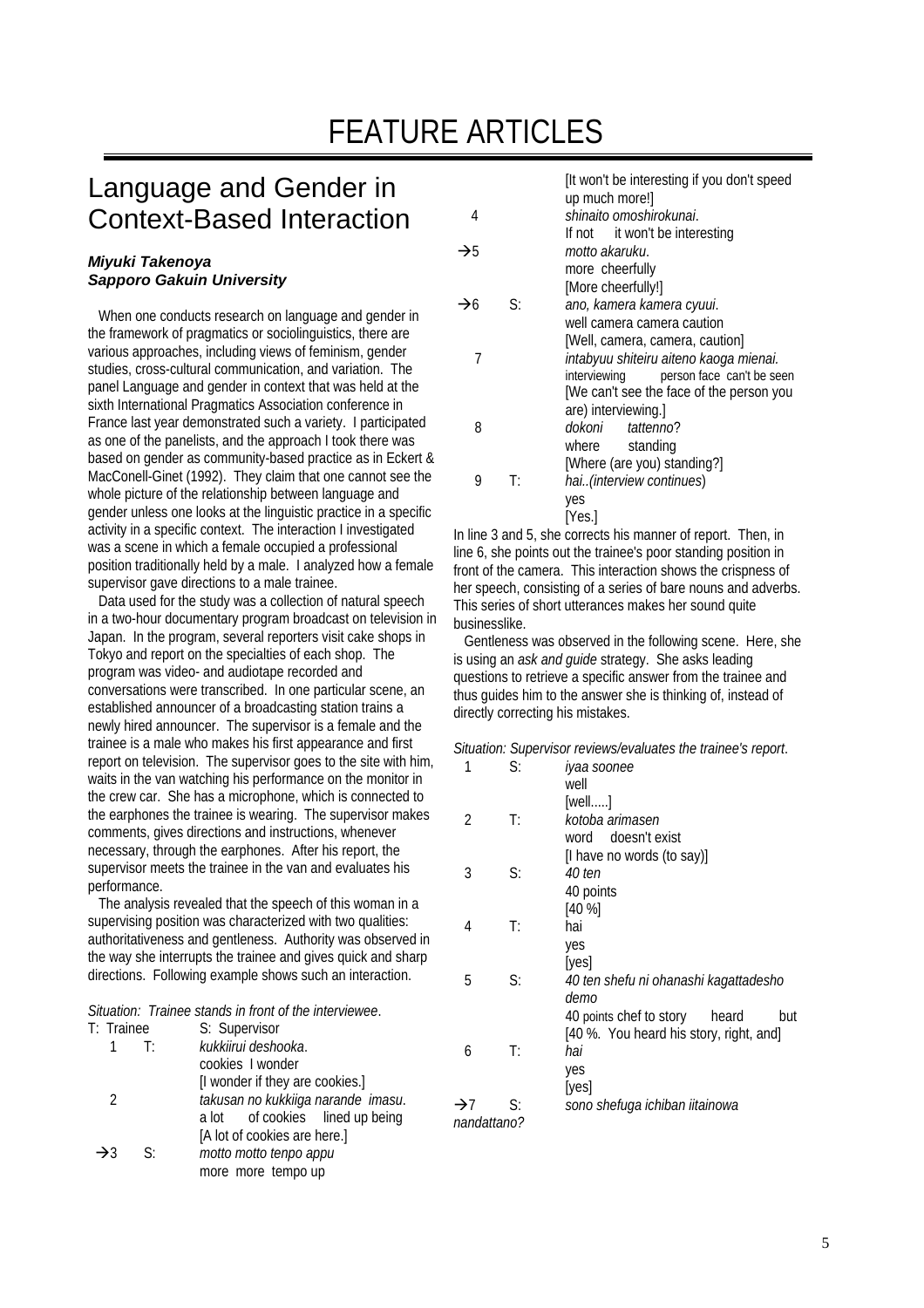# FEATURE ARTICLES

|                | that chef most want to say what was it<br>[What was the thing the chef wanted to<br>say most?]<br>naniga ichiban kikitakattano?<br>what most wanted to ask |
|----------------|------------------------------------------------------------------------------------------------------------------------------------------------------------|
| $\mathsf{T}$ : | [What did you want to ask most?]<br>ichiban okiki shitakattanowa                                                                                           |
|                | wanted to ask<br>most<br>[What I wanted to ask most was]<br>naze sonnani keekini taishite<br>why that much cake<br>toward                                  |
|                | [why he has that much devotion toward]<br>kodawario motte irassharunoka soreto<br>devotion have<br>and                                                     |
| S:             | [cake and]<br>oobon byuutan tte naani<br>oobon byuutan<br>what                                                                                             |
|                | [What is oobon byuutan?]<br>dooju kotonano kononamaewa?<br>what thing is this name                                                                         |
| T:             | [What does this name mean?]<br>wasurete okikisuruno o wasuremashita<br>forgot asking<br>forgot                                                             |
| S:             | [I forgot. forgot to ask.]<br>sooyone<br>right                                                                                                             |
| T:             | [That's right.]<br>hai wakarimashita.<br>yes understood<br>[Yes. I understand.]                                                                            |
|                |                                                                                                                                                            |

 The supervisor asks the trainee several questions (lines 7, 8, 12, and 13). She seems to have a specific problem in mind, that is, his failure to ask important questions. Instead of pointing out the negative aspects of his performance, she tries to help him find the answer himself. Although she gave him a score of 40 points for his performance right at the beginning of the debriefing in a very straightforward manner, she tries to show her point by asking a series of questions. This strategy seems to help her sound less imposing and less negative. She even sounds like she is *educating* him by taking this question and answer format. The speech style of the supervisor here might have been more or less affected by the fact that she was conscious of being broadcast on television.

 The findings of the present study were based on the analysis of context-based interaction and one can not generalize them as women's speech in general. A series of investigations of interactions in different context will uncover complex nature of the relation between language and gender❦

#### Reference

Eckert, P. & McConnell-Ginet, S. (1992). Think practically and look locally: Language and gender as community-based practice. *Annual Review of Anthropology 21*, 461-90

## Cognitive Factors in Hints

#### *Megumi Kawate-Mierzejewska*

 Why are hints used? When we, for example, think about the speech act of requesting, we often encounter a hint used as a request (a requestive hint). For example, \*Atsuku nai? (lit. *Aren\*t you hot*?)\* functions as a request in which the speaker (S) wants the hearer (H) to open the window. Moreover visitors to Kyoto, often hear the expression "ochazuke demo shimashoo ka (lit. Shall I prepare you some tea and rice gruel?)" used as a request that the H go home or leave soon. This signal comes at the end of a dinner party or any situation in which the S (the host) invited the H to a party or dinner, they had a good time, and it is getting late, but the H is showing no signs of leaving. When ochazuke is offered, it is a signal for the H to take his/her leave as soon as possible after declining the offer and thanking the host(s) for his/her/their hospitality.

 Why hints are employed? Why not use more explicit, direct expressions? In this article, I shall explore cognitive (psychological) factors in requestive hints in an attempt to look for answers for the initial inquiry: Why are hints used instead of more direct expressions?

 Hints used as requests are called \*requestive hints." They are not realized by the H on the basis of (a) impositive requestive force (e.g., imperatives Heya katazukete [Clean up your room]), nor (b) conventional forms of making request (e.g., can you..? could you ...?: Kasa o kashite itadakemasen ka [lit. Could you lend me your umbrella?]) (c.f., Weizman, 1989). Requests that refer directly to the requested items in clear contexts (Pen motteru? [Do you have a pen?]), give information for the S's benefit (e.g., information-seeking questions: Ginkoo wa doko desu ka [Where\*s the bank?]) (e.g., Gordon & Ervin-Trip, 1984), or make explicit reference to the requested acts [Toshokan ni hon kaesu jikan aru yo ne (You have the time to take the book back to the library, don\*t you?]) are not considered to be requestive hints, either. Moreover, hints used before making direct or/and indirect conventional hints as in the following exchange were considered supportive moves before making requests, and not regarded as requestive hints (Weizman, 1989). A: Anata no heya chirakkateru wa nee (Your room is in a mess). B: Soo? (Yeah?) A: Chotto, Heya katazukete (lit. Well, clean up your room, please).

 The research question for this study is: What cognitive factors influence the use of requestive hints in the Japanese speaking community?

#### Method

 The 242 requestive hints analyzed in this study were collected by two native speakers of Japanese in a variety of everyday speech situations in Japan. It should be noted that only adults' uses of hints for action were analyzed in this study.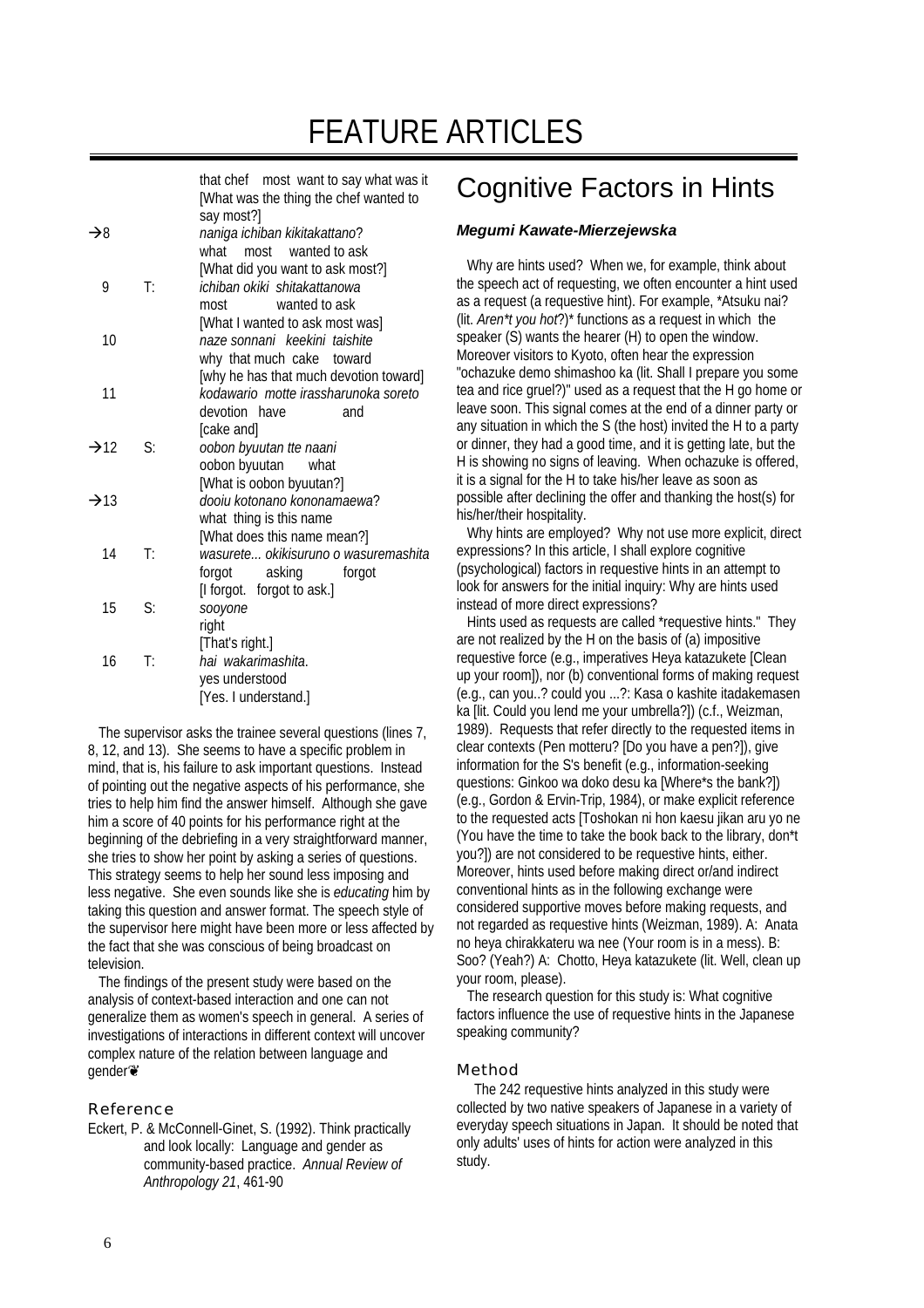# FEATURE ARTICLES

 In the analyses, the cognitive factors behind using hints were divided into eleven categories (cf.Clark, 1985; Herrmann, 1982, 1983; Ishikawa & Muto, 1990, Okamoto, 1991):

- 1) considerations of the S's face [S face] (the S wants to save his/her face because of his/her pride and/or the S does not want to get embarrassed by being naughty, rude, selfish, violating a moral concept, asking a big favor, or telling someone what to do all the time,
- 2) considerations of the H's face [H face] (the S does not want to be rude to the H or does want to save the H's face and/or the S does not want to create any trouble/friction between the S and the H),
- 3) considerations of the S's cost3 [S cost] (the S does not want to offer his/her cost or to take a risk,
- 4) considerations of the H's cost [H cost] (the S considers the H's cost and/or the S avoids feeling indebted),
- 5) considerations of the H's preference [H preference] (the S wants to respect the H's preference or to give the H priority),
- 6) considerations of the H's situation [H situation] (the S considers the H's situation),
- 7) considerations of the S's and the H's face [S/H face],
- 8) considerations of the S's face while at the same time of the H's cost [S face H cost],
- 9) other combinations of considerations [other Combi.],
- 10) indications of anger, resentment, irritation, uncomfortable feeling [aggravation]
- 11) ETC (combination(s) of considerations and indications of anger and/or three-person interaction).

 The collected data were coded by a well-trained coder besides the researcher (intercoder reliability r = .9134). The differently coded utterances were discussed and the two coders came to an agreement.

#### Results

 Thirty-three requestive hints (13.6%; S face) were made in order to save the S's face, or in order for the S to avoid being embarrassed, 51 hints (21.1%; H face) were made in order to save the H's face, in order for the S to avoid being rude to the H, or to avoid creating any trouble/friction between the participants, and 20 hints (8.3%; S/H face) were combinations of these two reasons. Then, it appears that 104 requestive hints (43%) consisted of S face, H face, and S/H face. There were 46 hints (19%) made when the S considered the H\*s cost and/or his/her indebtedness towards the H (H cost). On the other hand, 37 requestive hints (15.3%) were employed to indicate the S's anger, resentment, irritation, etc. (aggravation). Moreover, 18 hints (7.4%) were used to consider the H's preference (H preference), 13 (5.4%) for S face/H cost, 8 (3.3%) for S cost and other Combi. (other combination of considerations), respectively, 1 (.4%) for H situation, and 7 (2.9%) for [ETC]. It appears that requestive hints in the Japanese speaking community are used for two main reasons; (a)

considerations of the S's and the H's face, and/or the H's cost, and (b) indications of the S's anger, resentment, irritation, etc.

#### Discussion

 It appears that requestive hints in the Japanese speaking community are used for a number of reasons:

- 1) to allow the S to save his or her own face (i.e., to avoid embarrassment)
- 2) to save the H's face (i.e., to avoid being rude to the H, or to avoid creating any trouble/friction between the participants of the conversation.
- 3) to consider the H's cost (e.g., time, expense, labor) and/or to avoid for the S to feel indebtedness towards the H.
- 4) to indicate the S's anger, resentment, and/or irritation.

#### Conclusion

 This study attempts to show cognitive factors that influence the use of requestive hints in the Japanese speaking community. The factors shown in this study should be considered by language teachers interested in preparing their students to use and perceive requestive hints successfully in Japanese and by researchers interested in conducting further studies on requestive hints in the Japanese speaking community

#### References

- Clark, H. H. (1985). Language use and language users. In G. Lindzey, & E. Aronson, (Eds.), *Handbook of social psychology, 2*, (pp. 179-232). New York: Random House.
- Gordon, D., & Ervin-Tripp, S. (1984). The structure of childrens' requests. In R. Schieffelbusch & A. Pickas (Eds.), *The acquisition of communicative competence* (pp. 295-321). Baltimore, MD: Baltimore University Book Press.
- Herrmann, T. (1983). *Speech and situation: A psychological conception of situated speaking*. Berlin: Springer-Verlag.
- Ishikawa, Y., & Muto, T. (1990). Yookyuu hyoogen no bunmyaku izonsei [Context-dependency in making requests]. *Japanese Journal of Experimental Social Psychology, 38*, 9-16.
- Okamoto, S. (1991). Expressions of request in the Japanese language: requesters' considerations for requestees\* costs. *The Japanese Journal of Experimental Social Psychology, 31*(3), 211-221.
- Weizman, E. (1989). Requestive Hints. In S. Blum-Kulka, J. House & G. Kasper (Eds.), *Cross-cultural Pragmatics: Requests and apology* (pp. 71-95). Norwood, New Jersey: Ablex Publishing Corporation.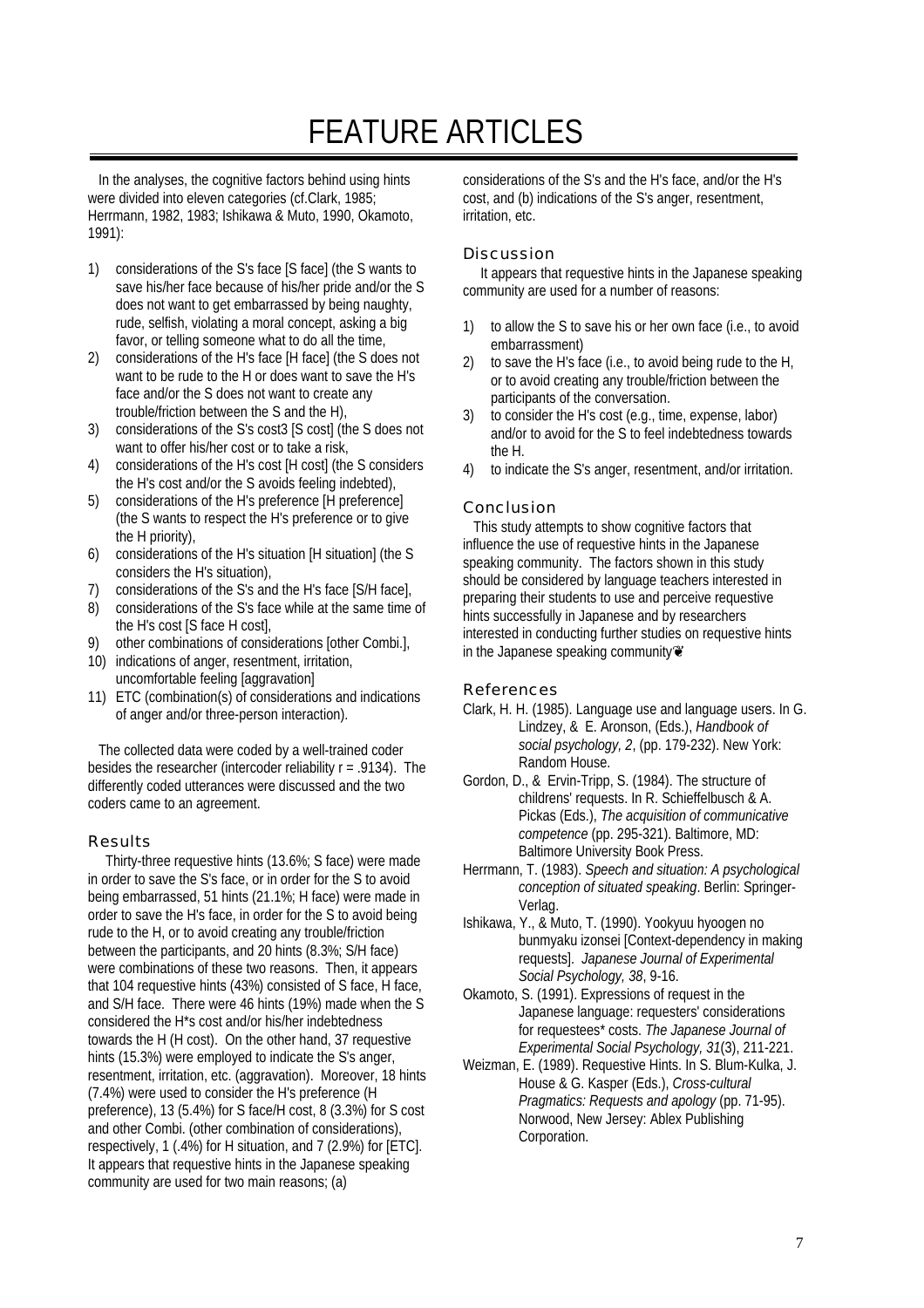# **CONFERENCE WATCH**

## International Symposium on Linguistic Politeness: Theoretical Approaches and Intercultural **Perspectives** 7-9 December 1999 Chulalongkorn

University, Bangkok, Thailand

For more information contact:

[http://pioneer.netserve.chula.ac.th/~hkrisada/Politene](http://pioneer.chula.ac.th/~hkrisada/Politeness/) [ss/](http://pioneer.chula.ac.th/~hkrisada/Politeness/)

## 7th International Pragmatics **Conference**

9-14 July 2000 Budapest, Hungary Theme: Cognition in Language Use: The role of perception and representation, memory and planning, and metalinguistic awareness

Deadline Panel proposals: 15 September 1999 Deadline Paper proposals: 01 November 1999

For more information contact: IPrA Secretariat, P.O. Box 33 (Antwerp 11), B-2018 Antwerp, Belgium; Tel+Fax +32-3-2305574, email: <[ipra@uia.ua.ac.be>](mailto:ipra@uia.ua.ac.be) http://ipra-www.uia.ac.be/ipra/



**Journal of Classroom Interaction**  URL: <http://www.coe.uh.edu/~freiberg>

# **WEB WATCH**

## Links to Journals of Pragmatic Interest

### **Journal of Pragmatics**

[http://www.elsevier.com:80/inca/publications](http://www.elsevier.com/inca/publications/store/5/0/5/5/9/3/) [/store/5/0/5/5/9/3/](http://www.elsevier.com/inca/publications/store/5/0/5/5/9/3/)

### **Language and Communication**

[http://www.elsevier.com:80/inca/publications](http://www.elsevier.com/inca/publications/store/6/1/6/) [/store/6/1/6/](http://www.elsevier.com/inca/publications/store/6/1/6/)

#### **Journal for Intercultural Foreign Language Teaching** (in German).

[http://www.ualberta.ca/~german/ejournal/ejo](http://www.ualberta.ca/~german/ejournal/ejournal.html) [urnal.html](http://www.ualberta.ca/~german/ejournal/ejournal.html)

### **Language, Gender and Sexism: Journal of the AILA Commission on Language and Gender**

<http://www.une.edu.au/arts/LGS/lgs.htm>

### **Cambridge Journals On-line**

### <http://www.journals.cup.org/>

Titles Available Online: Applied Psycholinguistics, Bilingualism: Language and Cognition, English Language and Linguistics, Journal of Child Language, Journal of Linguistics, Language in Society

### **Rolig Papers**

ROLIG papers (ISSN 0106-0821) is a preprint series published by the Department of Languages and Culture at the University of Roskilde, Denmark. <http://babel.ruc.dk/~rolig/>

### **Cultural Interaction**

A journal devoted to the interdisciplinary study of encounters between cultures and the issues, which arise from them. Cultural encounters provide a focal point for many academic disciplines. The journal will publish studies of cultural interactions from an historical perspective, explore appropriate methodologies for the subject, and examine epistemological questions concerning how cultures understand and fail to understand one another. This will include studies of representation and misrepresentation, as well as considerations of the ways in which cultural encounters contribute to the process of self-definition.

URL: <http://www.gold.ac.uk/history/ci/ci.htm>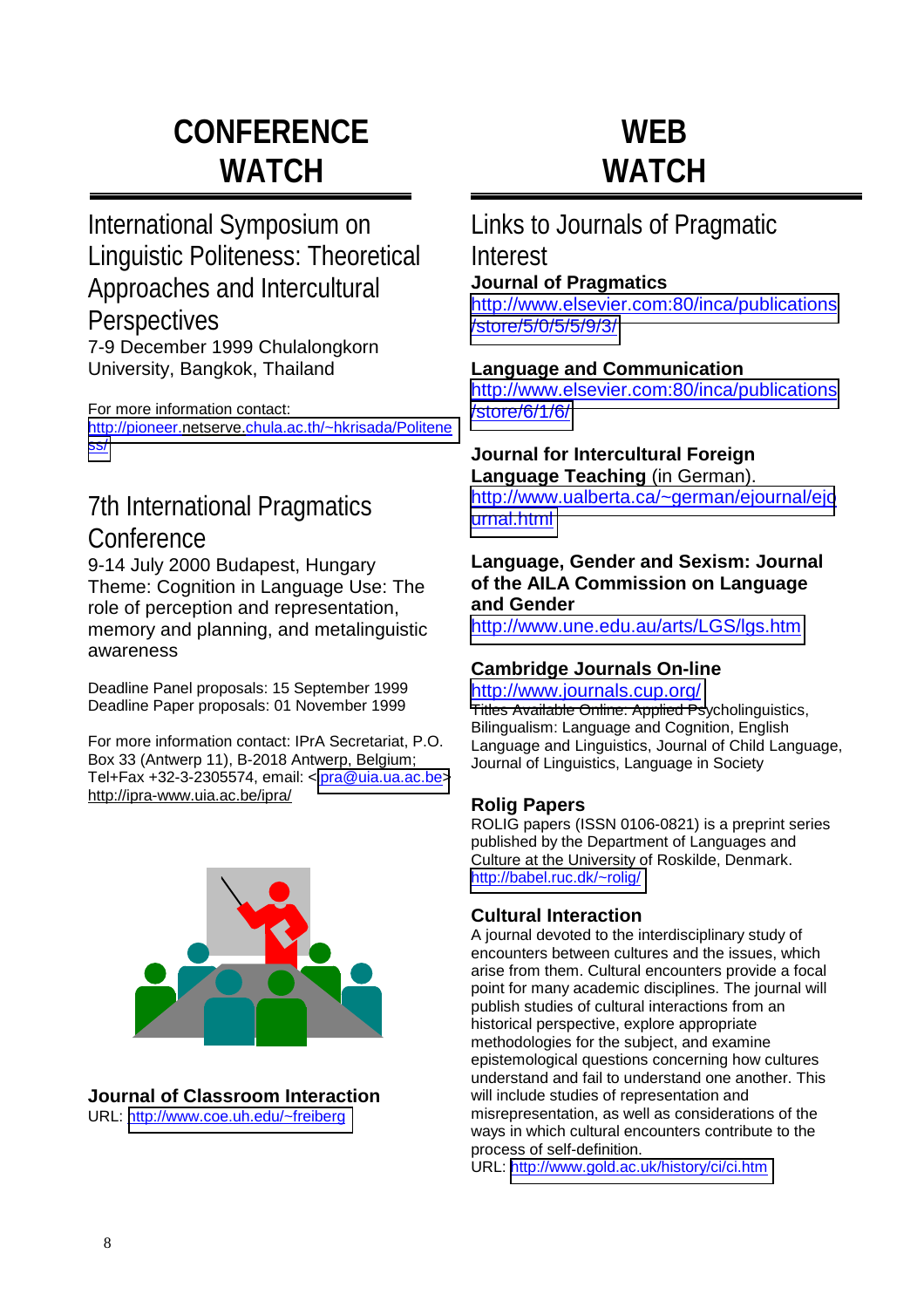### *An Author Presents*

## **Heart to Heart: Overcoming Barriers in Cross-Cultural Communication**

From the Sophia Applied Linguistic Research Group (Kensaku Yoshida, Masashito Kamiya, Sachiko Kondo, Ryoko Tokiwa). To be published in the fall of 1999 by MACMILLAN LANGUAGEHOUSE.

#### *Sachiko Kondo Akeno Hoshi Women's Junior College, Sophia Applied Linguistic Research Group*

#### Purpose

 The purpose of this textbook is to make students aware that cross-cultural misunderstandings result not only from structural and grammatical differences between two languages but also from underlying cultural differences. These differences are reflected in the pragmatic aspects of the languages in question. This textbook helps students improve their English: 1) by raising awareness that misunderstandings can be caused by differences in performing speech acts between Japanese and Americans and 2) by learning the appropriate linguistic forms that are likely to be encountered in everyday conversational interactions. The text does not teach students the normative usage of American English or "fixed" cultural patterns of Americans. Rather, American English is used as an example as a first step toward a better understanding of "cultural others."

#### Organization

#### *Speech Act Chapters*

 Units are centered on the language needed to perform various speech acts: *Complimenting and Responding to Compliments, Thanking, Requesting, Refusing, Complaining, Apologizing, Making Proposals,* and *Disagreeing.* Each speech act unit progresses through five phases*: Feeling, Doing, Thinking, Understanding and Using*. These phases help students to realize that "speaking is doing," to think about their own language use and to discover common and different aspects of conducting speech acts between Japanese and Americans. Class activities such as listening comprehension and role-plays also help students improve their linguistic skills.

*Feel the Act!* This is the warming-up phase. The listening comprehension task is designed to help students to get the feeling of the chapter's speech act. Students hear two dialogs in a hypothetical speech situation, answer questions about the situation and then express their feelings.

*Do the Act!* Here the students are presented with another hypothetical speech situation in which they are asked to respond in a way similar to a discourse completion task, and to role-play the situation with their classmates. The aim of this phase is to see what each student can do with his/her present

knowledge prior to any instruction dealing with cultural differences and linguistic expressions.

**Think about the Act!** In this phase students analyze their own speech act performance. In order to show them how well they did, the book presents to the students various ways of doing the act. The learners can compare them with strategies they used in the *Do the Act* section.

*Understand (Cross-Cultural Notes)!* In this phase the students are encouraged to discover the characteristic differences that exist in Japanese and American English when various speech acts are performed. The graphic data presented come from the following three groups of college students who filled out Discourse Completion Tasks for situation 1.

50 Americans speaking English (A)

50 Japanese learners of English speaking English (JE) 50 Japanese speaking Japanese (J)

Students are asked to compare these groups and discuss the similarities and differences in their performance of speech acts. An important feature of this phase is that tasks are designed so students can be involved in active thinking, instead of passively reading descriptions on cultural differences. By analyzing the graphs the students avoid extreme stereotyping, as the graphs show certain tendencies rather than "one or zero" phenomena.

*Use What You've Learned!* Having gone through the four phases, the students by now have adequate vocabulary and enough expressions to perform the speech act under consideration. They should also have satisfactory knowledge about how to use the vocabulary and expressions naturally in their verbal acts, more or less in accordance with the tendencies seen among native speakers. The aim of this phase is to provide practice opportunities based on the knowledge students have accrued. First, some model dialogs are presented for listening and role-playing. Then new situations are given for students to practice writing responses and creating role-plays.

 At the end of each speech act chapter, *Useful Expressions* are listed for student reference. Students can also have fun reading a short cross-cultural episode called a "Cultural Eye-opener."

#### *Interaction Chapters*

 Each Interaction unit consists of three parts: *Plus-one, Dialog Simulation,* and *Resource Box*. Here students review what they learned in the two previous speech act chapters and participate in more interactional and creative activities. In *Plus-one*, students further develop dialogs based on the information provided. In *Dialog Simulation*, student pairs are given either role A or B, then develop strategic interaction based on their roles. *Resource Box* has useful expressions for students to use in *Plus-one* or *Dialog Simulation* tasks.

 The book is characterized by numerous communicative activities with concrete speech act contexts. A considerable amount of critical thinking and discussion on the part of students is required, and there is ample use of all four skills: speaking, writing, listening, and reading! I hope this textbook will help foreign language education in Japan orient itself more toward an attitude that is communication-based and tied to culture  $\odot$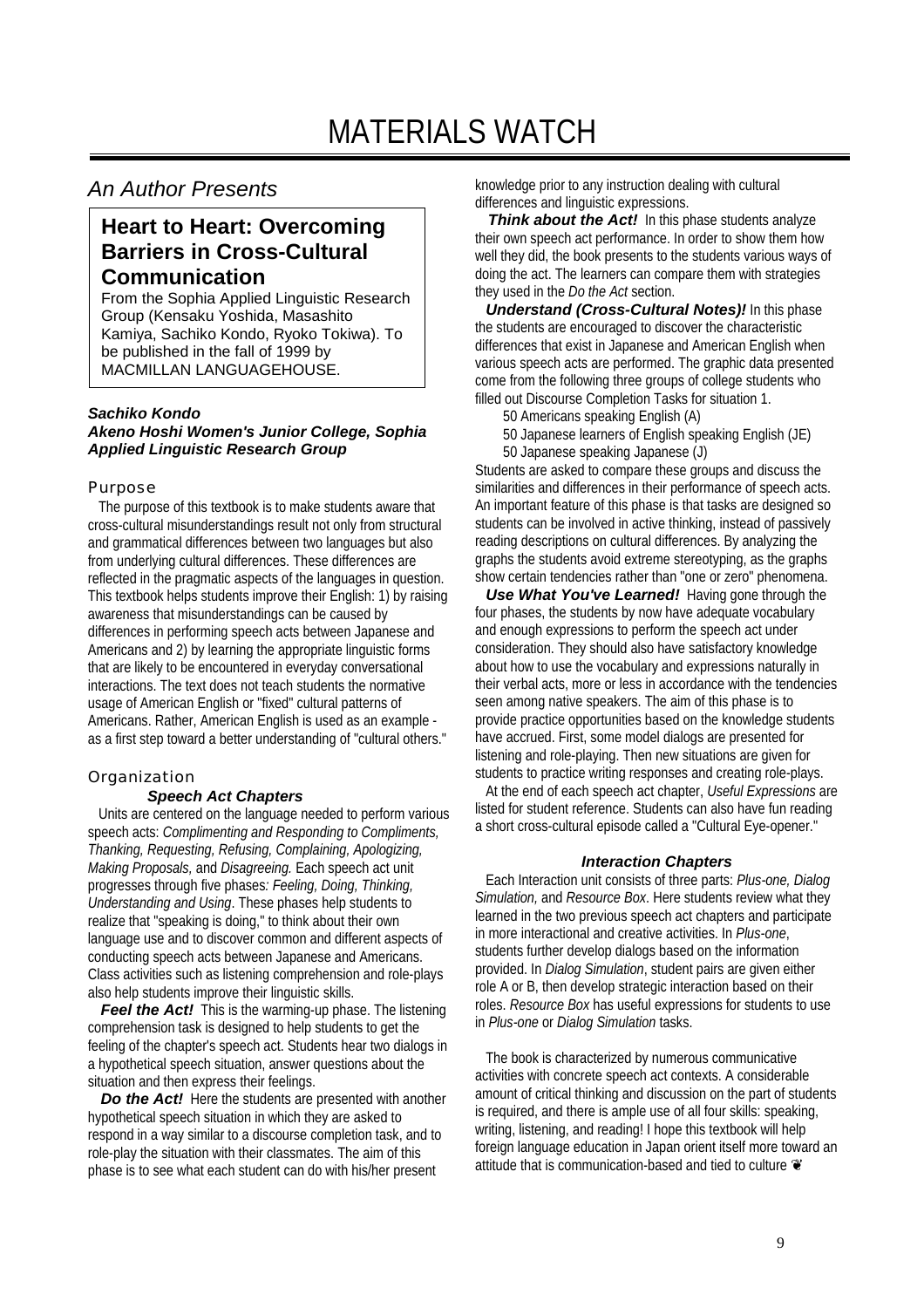# BOOK WATCH

## New Books

This space is reserved for reviews of new books in the fields of Pragmatics and inter/cross cultural communication. "New" is defined as a book that has been published within the past five years.

Contact the editors:

- ◆ to suggest a book for review
- $\bullet$  if you want to review a book
- ♦ for submission guidelines

Reviews of books mentioned by the featured personality in the PEOPLE WATCH section will be especially appreciated.

## Classics

This space is reserved for reviews of classic books in the fields of Pragmatics and inter/cross cultural communication. "Classic" is defined as a book that was published more than five years ago and is considered a seminal or definitive resource.

Contact the editors:

- ♦ to suggest a book for review
- ♦ if you want to review a book
- ♦ for submission guidelines

Reviews of books mentioned by the featured personality in the PEOPLE WATCH section will be especially appreciated.

## Book Notices

This space is reserved for short book notices, which are informational rather than critical summaries of books old and new. For example:

Technical Reports available from the Second Language Teaching and Curriculum Center, University of Hawaii:

- #3. *Pragmatics of Japanese as Native and Target Language*. Edited by Gabriele Kasper, 1992. 144 pp., Paper ISBN: 0-8248-1462-2, \$10.00. Contains three contributions to the study of the pragmatics of Japanese: a bibliography on speech act performance, discourse management, and other pragmatic and sociolinguistic features of Japanese; a study on introspective methods in examining Japanese learners' performance of refusals; a longitudinal investigation of the acquisition of the particle *ne* by non-native speakers of Japanese.
- #5 *Pragmatics of Chinese as Native and Target Language.* Edited by Gabriele Kasper, 1995. 312 pp., Paper ISBN: 0-8248-1733-8, \$15.00 Includes a report of an interview study conducted with nonnative speakers of Chinese and five data-based studies on the performance of different speech acts by native speakers of Mandarin.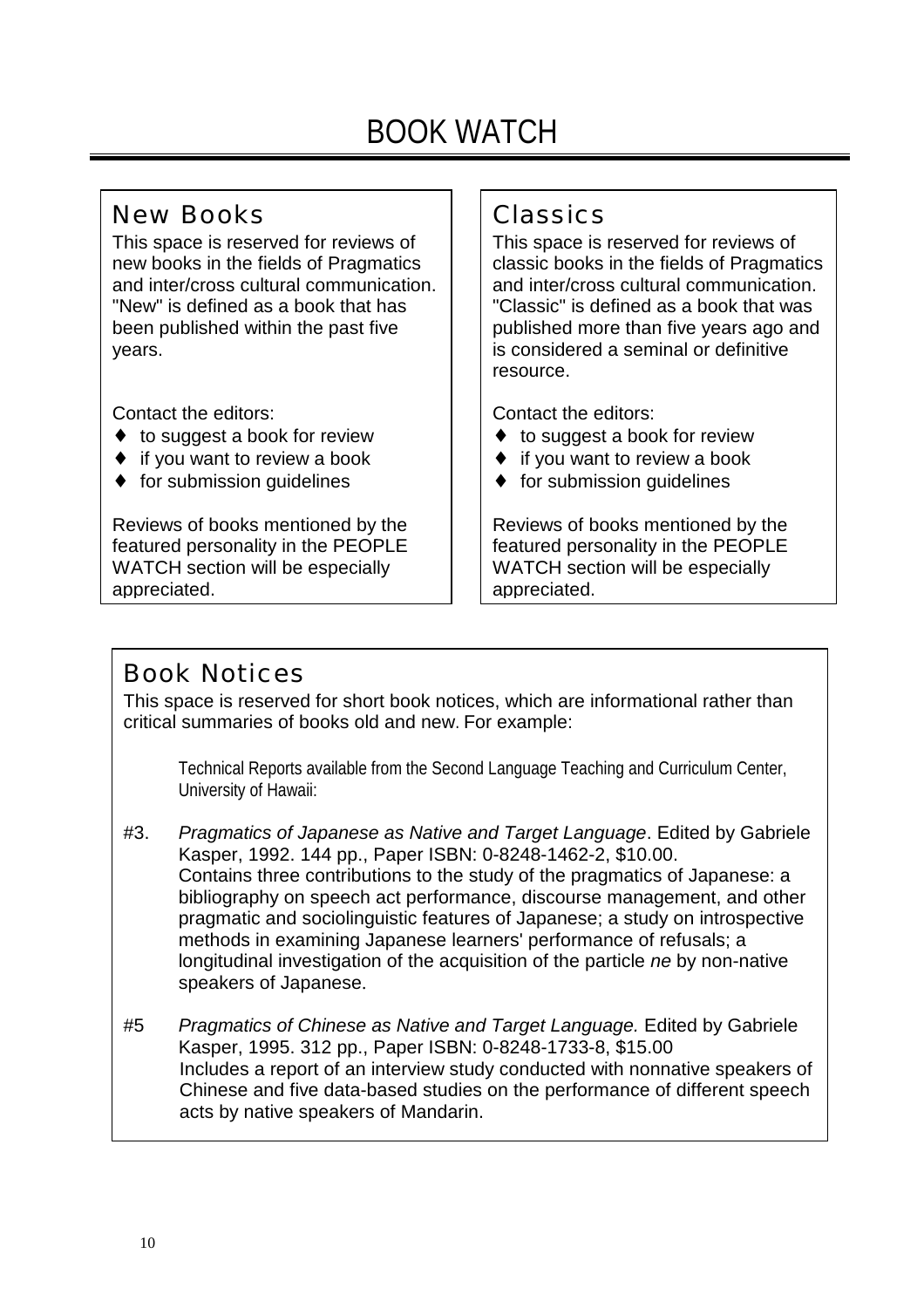# RESEARCH WATCH

## Research Reports

This space is reserved for brief reports on new research in the fields of Pragmatics and inter/cross cultural communication. Researchers both novice and veteran are welcome to contribute.

Contact the editors:

 $\bullet$  for submission quidelines and suggestions

Submission deadline for next issue:

December 15, 1999



## Research Proposals

This space is reserved for calls for participation in current or on-going research projects. Also, look for calls for manuscripts or articles in edited books and guidelines for book proposals from various publishers.

Contact the editors:

♦ for submission guidelines and suggestions

## FALL 1999

Become a TESOL author: Contribute to the new Case Studies in TESOL Practice Series

 TESOL invites contributions to its newest series of professional reference works. The Case Studies in TESOL Practice series will feature edited collections of case studies recounting successful language teaching programs and practices. This is an exciting opportunity for teachers to share reflections on their professional experiences and classroom innovations.

 Jill Burton, of the University of South Australia, is the Case Studies series editor. A specialist in the field will edit individual volumes. The following field editors will oversee these volumes:

- JoAnn Crandall and Dorit Kaufman. Content-Based Language Instruction (12/31/99) http://www.tesol.edu/pubs/author/casestudi es/cbli.html
- Jill Burton and Charles Clennell, Developing Interactive Skills in Spoken Discourse (1/31/2000) http://www.tesol.edu/pubs/author/casestudi es/spokendiscourse.html
- Jill Burton and Michael Carroll, Journal Writing in TESOL (10/01/99) http://www.tesol.edu/pubs/author/casestudi es/journalwriting.html
- Nicholas Dimmitt and Maria Dantas-Whitney, Intensive English Programs (10/01/99) http://www.tesol.edu/pubs/author/casestudi es/iep.html